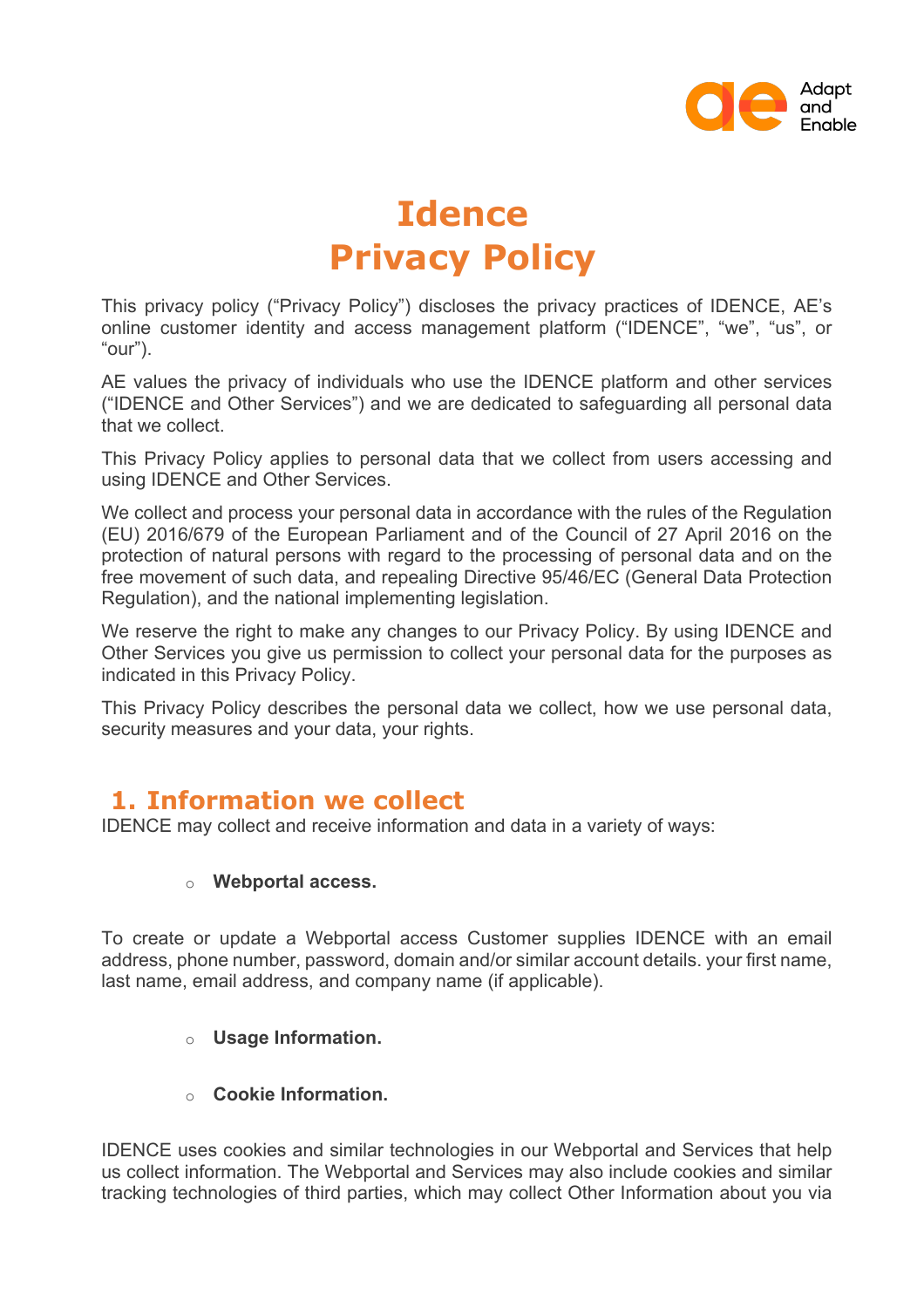

the Website and Services and across other websites and online services. For more details about how we use these technologies, please see our Cookie Policy.

#### o **Third Party Services.**

Customer can choose to permit or restrict Third Party Services for their Webportal. Typically, Third Party Services are software that integrate with our Services, and Customer can permit its Authorized Users to enable and disable these integrations for their Webportal. Once enabled, the provider of a Third Party Service may share certain information with IDENCE. For example, if a cloud storage application is enabled to permit files to be imported to a Webportal, we may receive user name and email address of Authorized Users, along with additional information that the application has elected to make available to IDENCE to facilitate the integration. Authorized Users should check the privacy settings and notices in these Third Party Services to understand what data may be disclosed to IDENCE. When a Third Party Service is enabled, IDENCE is authorized to connect and access Other Information made available to IDENCE in accordance with our agreement with the Third Party Provider. For example, you may choose to sign-in using your Google, or your company identity provider account. By signing-in using your Third Party account, the Third Party will supply IDENCE any and all information that you have authorized the Third Party to provide to us. Such information may include your first and last name, unique identifier, e-mail address and picture. If you would like to know more about 3rd parties or any other information about them, you can write an email to Privacy@ae.be.

#### o **Contact Information.**

In accordance with the consent process provided by your device, any contact information that an Authorized User chooses to import is collected when using the Services.

#### o **Third Party Data.**

IDENCE may receive data about organizations, industries, marketing campaigns and other matters related to our business from parent corporation(s), affiliates and subsidiaries, our partners or others that we use to make our own information better or more useful. This data may be combined with other information we collect and might include aggregate level data, such as which IP addresses correspond to zip codes or countries. Or it might be more specific: for example, how well an online marketing or email campaign performed.

### **2. How we use information**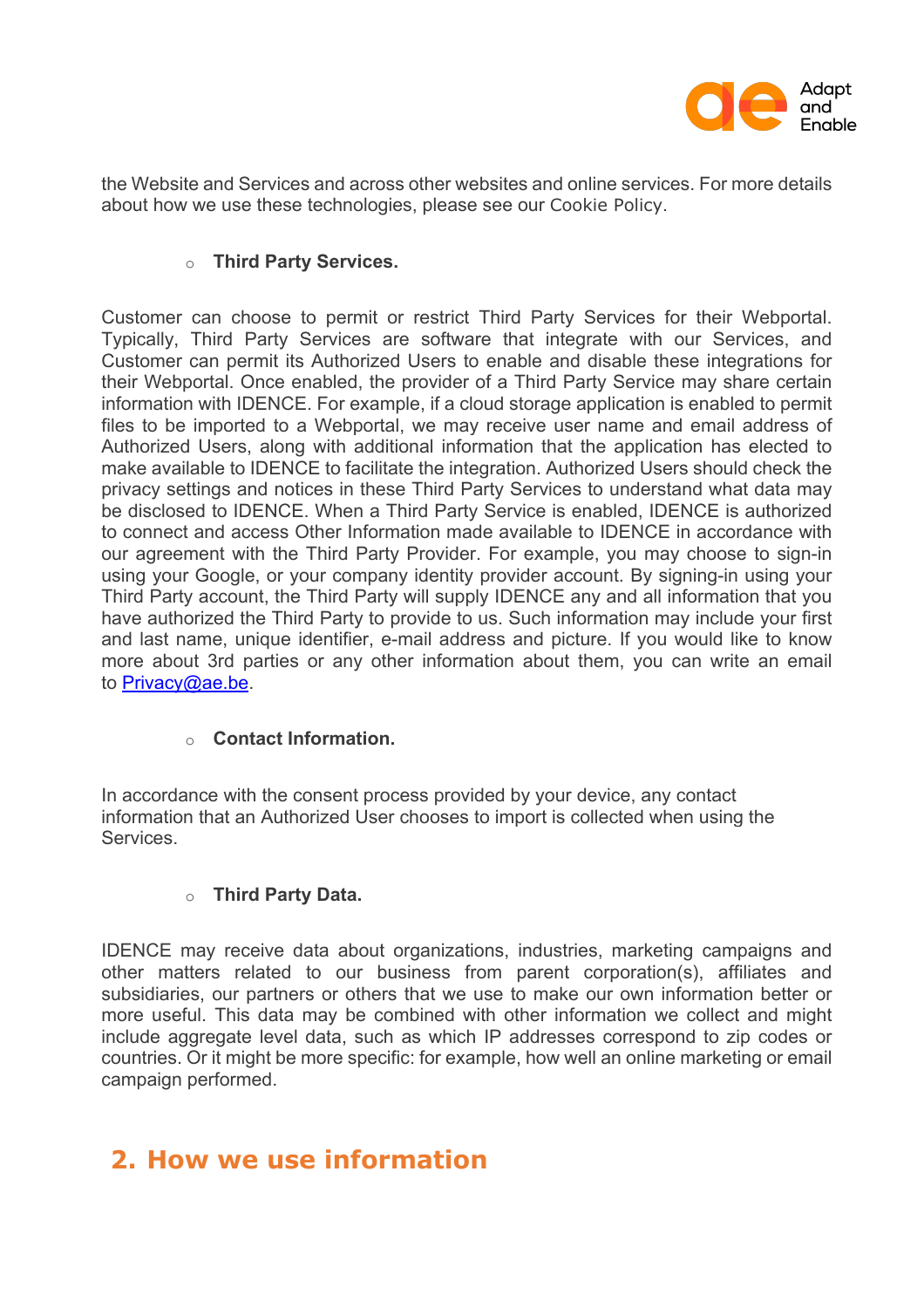

We use your personal data to establish and enhance our relationship with you. We also use your personal data to provide, maintain, protect, promote and improve our IDENCE platform and to develop new services. Your personal data is only stored for as long as necessary to achieve the purposes for which they were collected.

We may use your personal data;

- to communicate with you. For example, to provide feedback to your questions, to promote our services to you, or to share content that we think you may be interested in.
- to customise our service to you. For example, we may re-use your personal data so you don't have to re-enter it again at a later time or to tailor what content we deliver to you.
- to facilitate delivery of IDENCE and other services.
- for our own internal reports so that we can monitor and improve our services.
- for our customer's reports if you are an end user of our customer.

We may also provide personal data to third parties that perform internal business functions on our behalf. We only work with third parties that are GDPR compliant.

We may also share anonymous aggregated data with our customers, prospective customers, partners or the press in order to demonstrate the usage of IDENCE and other services and for marketing purposes.

We will only disclose your personal data:

- with your consent. We will only share personal data with companies other than AE NV with your consent. Please be aware that any personal data that you choose to display on any publicly available portion of our website or on our social media channels becomes publicly available and may be collected and used by us and other parties.
- for legal reasons. We may disclose personal data if we are required to by a subpoena or by any other judicial or administrative order required by law.
- To enforce our rights, prevent fraud, and for safety. To protect and defend the rights, property or safety of IDENCE or third parties, including enforcing contracts or policies, or in connection with investigating and preventing fraud or security issues.

# **3. Security**

IDENCE implements reasonable and appropriate security measures to protect your personal information from loss, misuse and unauthorized access, disclosure, alteration and destruction, taking into account the risks involved in processing and the nature of such data, and comply with applicable laws and regulations. IDENCE conducts penetration tests and audits of its servers and networks.

Please understand, however, that no security system is impenetrable. We cannot